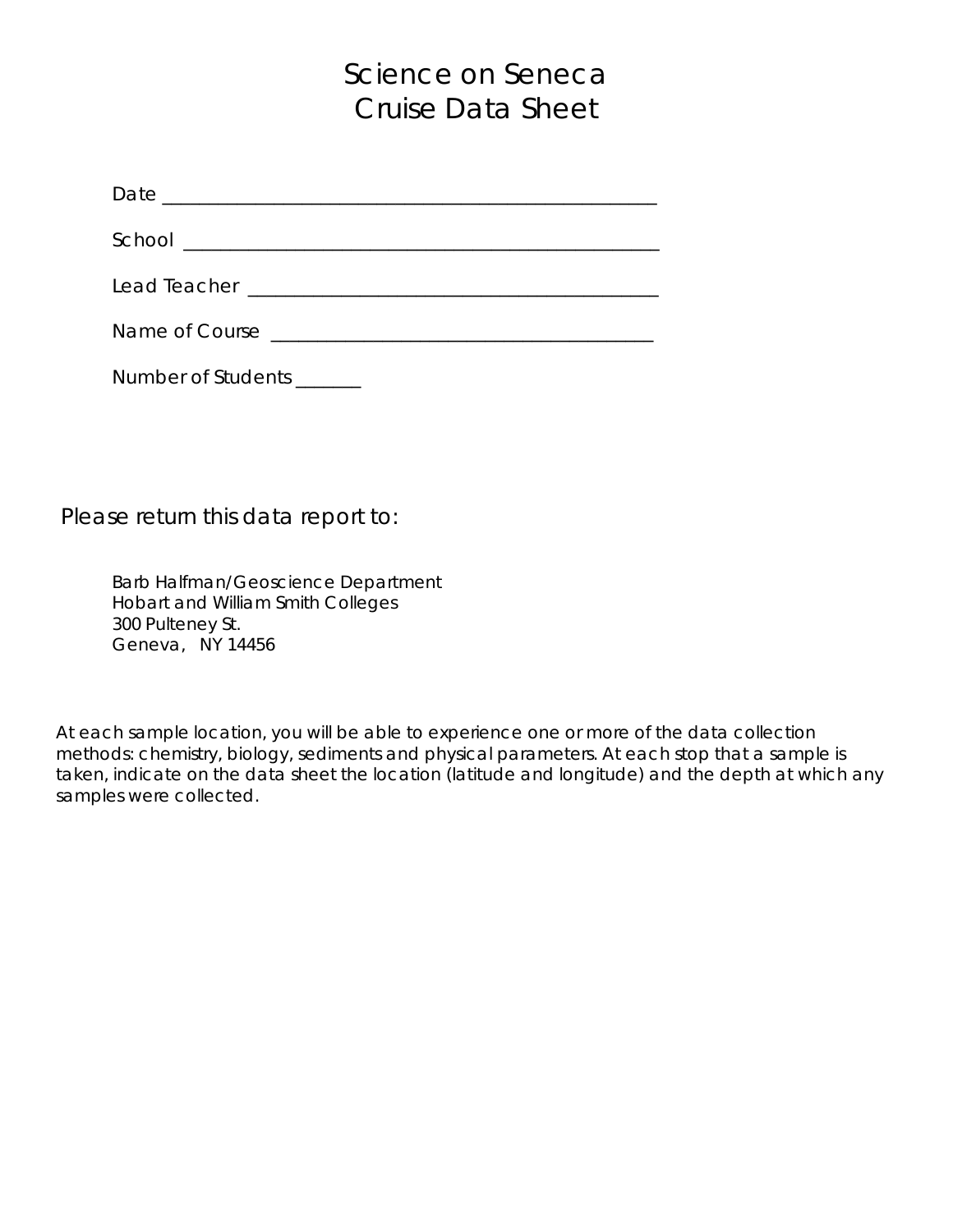### **Physical Parameters**

#### **Weather Conditions (include units of measurement)**

Air Temperature \_\_\_\_\_\_\_\_\_\_\_ Barometer reading \_\_\_\_\_\_\_\_\_\_\_\_\_

Describe water surface: calm, choppy, rough

Wind Speed \_\_\_\_\_\_\_\_\_\_\_\_\_\_ Wind Direction \_\_\_\_\_\_\_\_\_\_\_\_

Percent of the sky covered by clouds \_\_\_\_\_\_\_\_\_\_\_\_\_\_\_\_\_\_\_\_\_\_\_\_

What else can you describe about the site and the weather conditions? What can you see on shore?

### **Chemical Results**

Follow the instructions provided in the SOS manual and with the kits on the boat. Please dispose of the chemical waste in appropriate waste containers! If you make a mistake in your methods (such as adding too much of a chemical), indicate that on the sheet next to the parameter you are measuring.

|                         | Stop $#1$ | Stop $#2$ | Stop $#3$ |
|-------------------------|-----------|-----------|-----------|
| Latitude                |           |           |           |
| Longitude               |           |           |           |
| Sample Temp             |           |           |           |
| Sample Depth            |           |           |           |
| pH                      |           |           |           |
| Chloride                |           |           |           |
| <b>Dissolved Oxygen</b> |           |           |           |

### **Secchi Disk Observations**

| Secchi Disc Depth (m) |  |  |
|-----------------------|--|--|
| Time of Day           |  |  |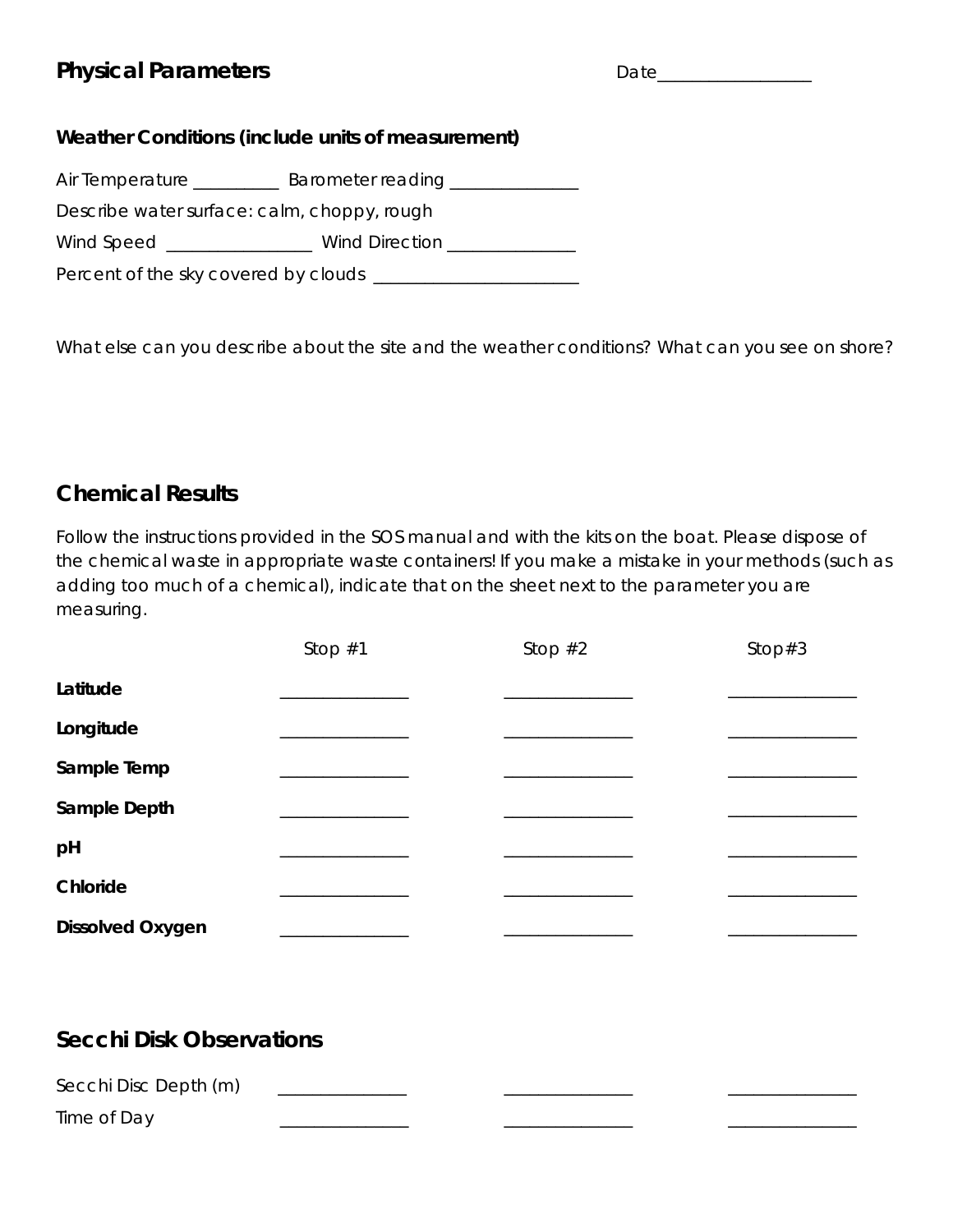### Plankton Collection **Date**

#### **Location of Sample Site**

Latitude\_\_\_\_\_\_\_\_\_\_\_\_\_\_\_\_\_ Longitude \_\_\_\_\_\_\_\_\_\_\_\_\_\_\_\_\_\_\_\_

Water depth at sample site (specify units \_\_\_\_\_\_\_\_

1) Prepare a microscope slide of the sample. Using a few drops of 'Detain' will help to slow the plankton down.

2) Identify and/or draw each type of plankton you find.

3) Tally each type until you reach 100 total. What are the percentages of each?

4) If your sample does not have much to look at, make a second slide sample and add the numbers from both slides.

Use this space and the back of this sheet to draw and tally your plankton.

**Drawing Identification IDENET <b>Number Found**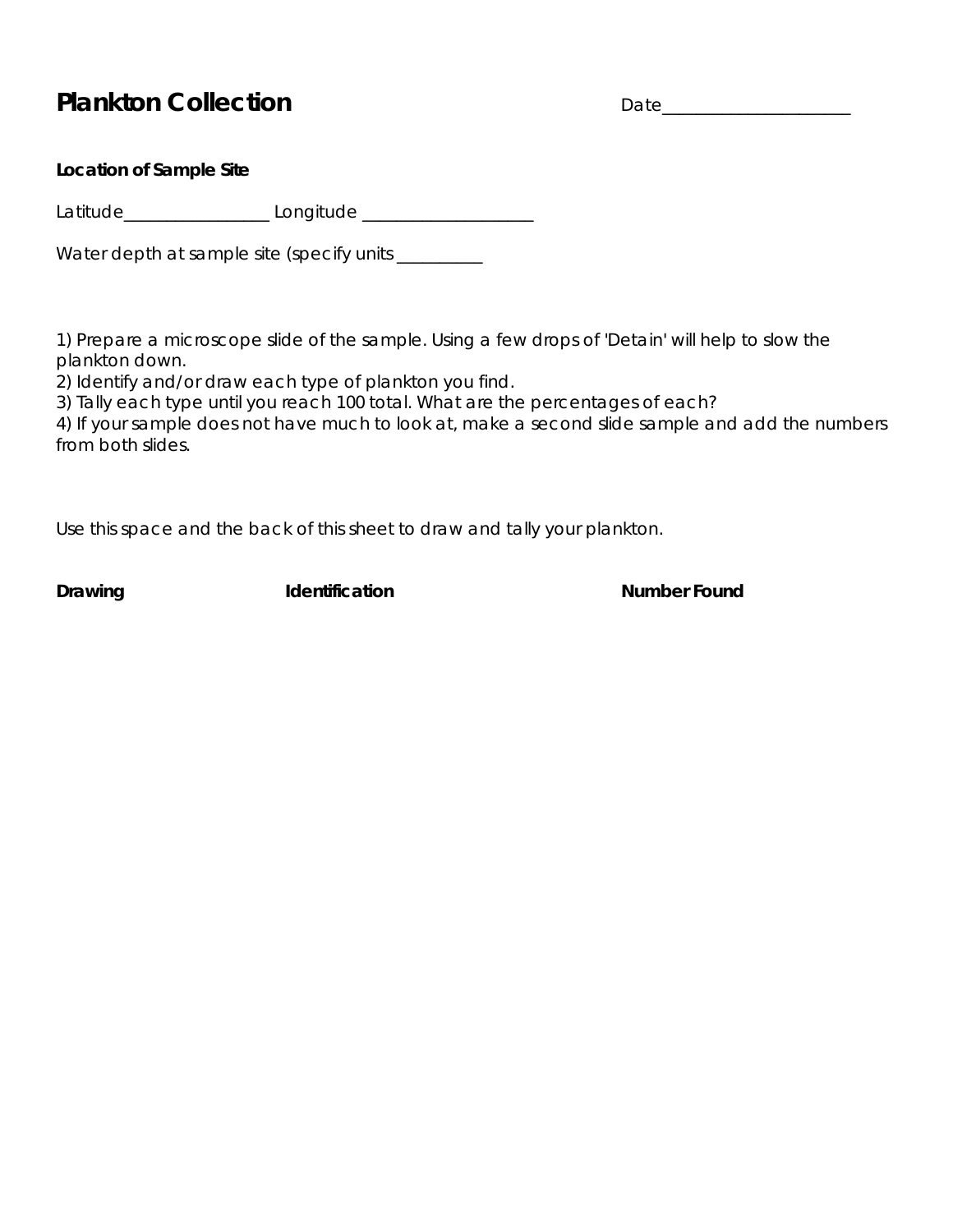# Plankton Collection **Date**

**Drawing Communist Communist Example 2 Identification** Communist Communist Providence Communist Providence Communist Providence Communist Providence Communist Providence Communist Providence Communist Providence Communist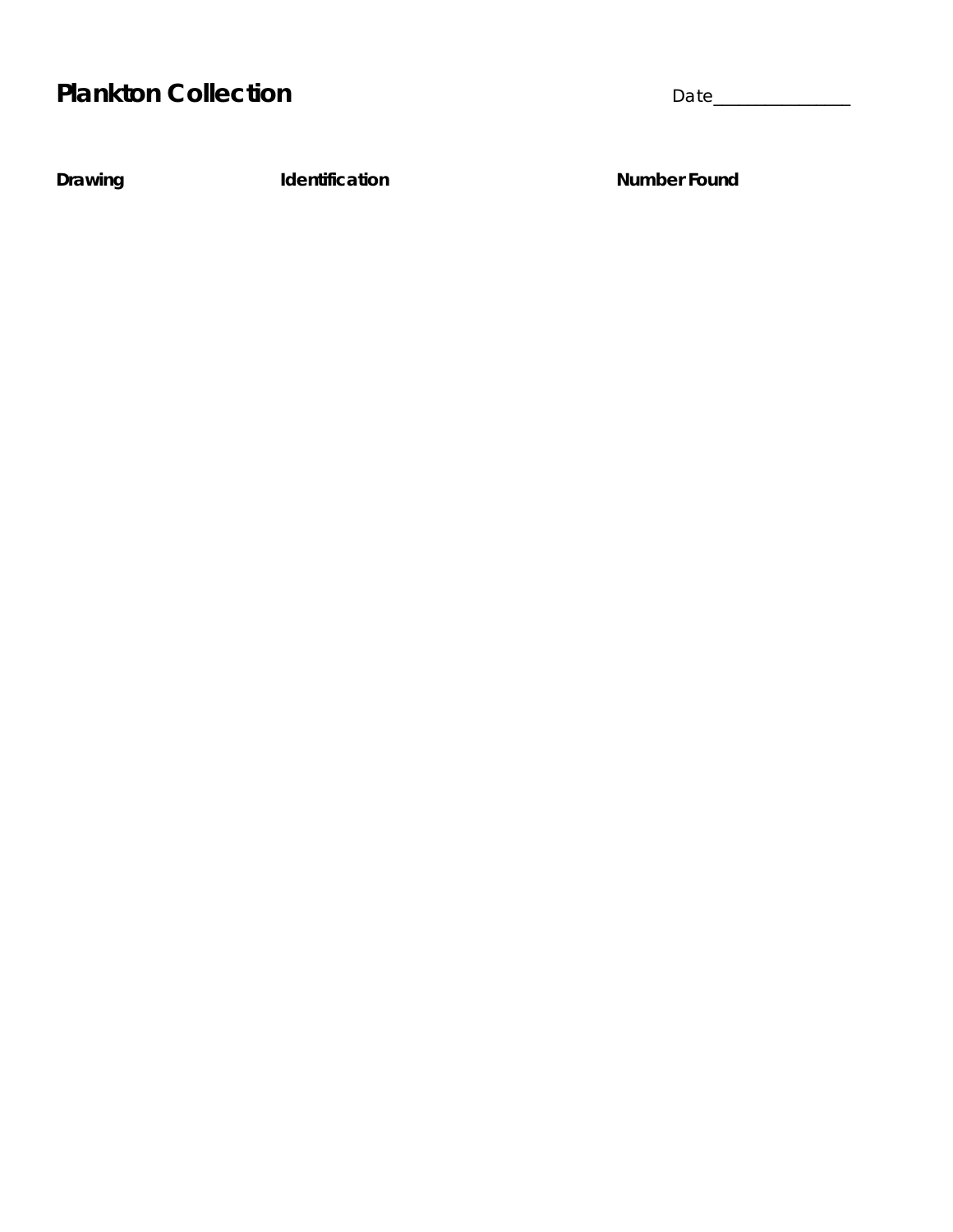### **Sediment Dredge Analysis** Date\_\_\_\_\_\_\_\_\_\_\_\_\_\_\_\_\_\_\_\_

| Location of Sample Site                            |                                                                      |             |      |        |
|----------------------------------------------------|----------------------------------------------------------------------|-------------|------|--------|
|                                                    | Latitude________________________ Longitude _________________________ |             |      |        |
| Water depth at sample site (specify units) ______  |                                                                      |             |      |        |
|                                                    |                                                                      |             |      |        |
| <b>Character of surface</b> (circle one)           |                                                                      | soupy       | soft | stiff  |
| <b>Temperature</b> (specify units) _______________ |                                                                      |             |      |        |
| Acid Reaction (circle one)                         |                                                                      | <b>None</b> | Weak | Strong |
| <b>Smell</b> (circle one)                          |                                                                      | None        | Weak | Strong |

**Describe the reaction and smell:**

**Describe the type and location of any mussels you find:**

**Describe any plant material:**

**Describe the type and location of any moving creatures you see:**

**What non-living items did you find?**

Cut and scrape the sides of the sample with a spatula. Number and describe the layers, note the color and texture – are they different and why? Use a separate sheet to describe and sketch one of the split faces of the block.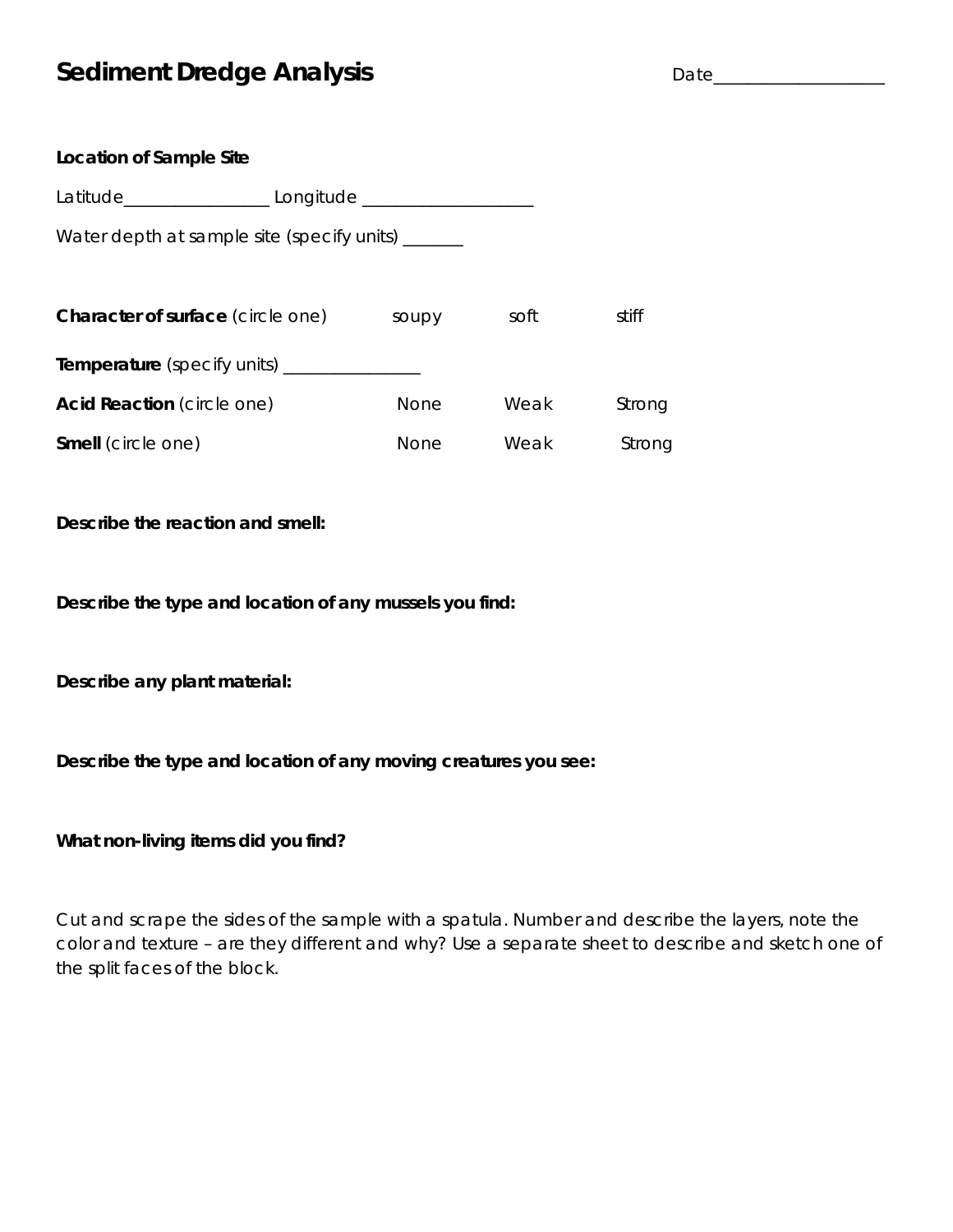# **Particle Size Analysis** Date\_\_\_\_\_\_\_\_\_\_\_\_\_\_\_\_\_

| Location of Sample Site                                                                                                                                                                                                                                                                                                                                                                                                                                 |                                         |                                                   |
|---------------------------------------------------------------------------------------------------------------------------------------------------------------------------------------------------------------------------------------------------------------------------------------------------------------------------------------------------------------------------------------------------------------------------------------------------------|-----------------------------------------|---------------------------------------------------|
|                                                                                                                                                                                                                                                                                                                                                                                                                                                         |                                         |                                                   |
| Water depth at sample site (specify units) ______                                                                                                                                                                                                                                                                                                                                                                                                       |                                         |                                                   |
|                                                                                                                                                                                                                                                                                                                                                                                                                                                         |                                         |                                                   |
| Sieve Mesh Size                                                                                                                                                                                                                                                                                                                                                                                                                                         | <b>Volume Retained</b>                  | % of total volume retained                        |
| $\begin{tabular}{ccccccccc} \multicolumn{2}{c }{\textbf{1} & \multicolumn{2}{c }{\textbf{2} & \multicolumn{2}{c }{\textbf{3} & \multicolumn{2}{c }{\textbf{4} & \multicolumn{2}{c }{\textbf{5} & \multicolumn{2}{c }{\textbf{6} & \multicolumn{2}{c }{\textbf{6} & \multicolumn{2}{c }{\textbf{6} & \multicolumn{2}{c }{\textbf{6} & \multicolumn{2}{c }{\textbf{6} & \multicolumn{2}{c }{\textbf{6} & \multicolumn{2}{c }{\textbf{6} & \multicolumn{2$ |                                         |                                                   |
| ___________                                                                                                                                                                                                                                                                                                                                                                                                                                             | <u> 1989 - Johann Barn, mars eta ba</u> |                                                   |
|                                                                                                                                                                                                                                                                                                                                                                                                                                                         |                                         |                                                   |
|                                                                                                                                                                                                                                                                                                                                                                                                                                                         |                                         |                                                   |
| <b>Total Volume retained of sieves</b>                                                                                                                                                                                                                                                                                                                                                                                                                  |                                         |                                                   |
| <b>Gravel Volume</b>                                                                                                                                                                                                                                                                                                                                                                                                                                    |                                         | <u> 1989 - Johann Barnett, fransk politiker (</u> |
| Total volume retained (TVR) (Gravel + Sand)                                                                                                                                                                                                                                                                                                                                                                                                             |                                         |                                                   |
| Volume lost (VOS-TVR) (silt)                                                                                                                                                                                                                                                                                                                                                                                                                            |                                         |                                                   |